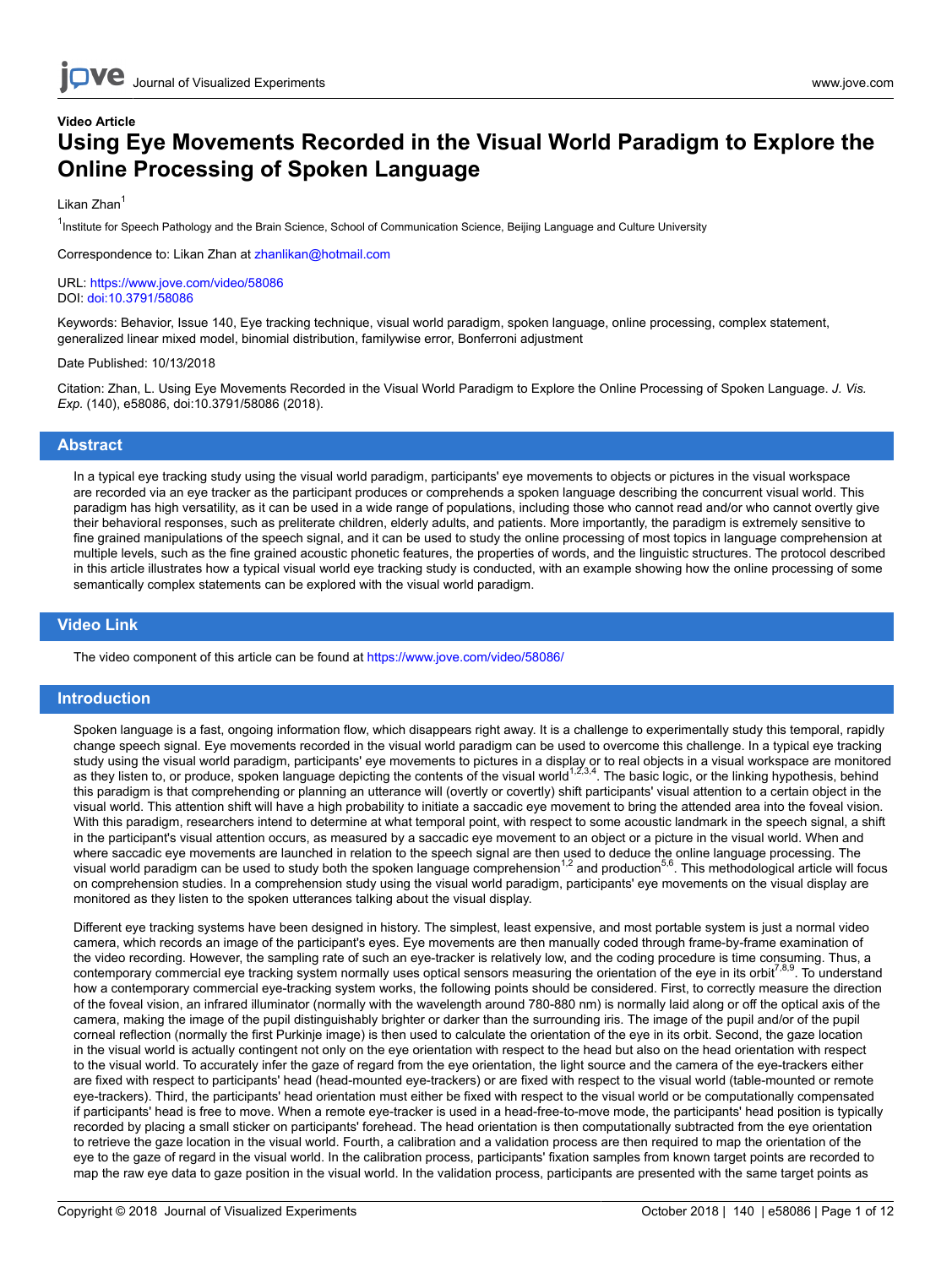the calibration process. The difference existing between the computed fixation position from the calibrated results and the actual position of the fixated target in the visual world are then used to judge the accuracy of the calibration. To further reconfirm the accuracy of the mapping process, a drift check is normally applied on each trial, where a single fixation target is presented to participants to measure the difference between the computed fixation position and the actual position of the current target.

The primary data of a visual world study is a stream of gaze locations in the visual world recorded at the sampling rate of the eye-tracker, ranging over the whole or part of the trial duration. The dependent variable used in a visual world study is typically the proportion of samples that participants' fixations are situated at certain spatial region in the visual world across a certain time window. To analyze the data, a time window has firstly to be selected, often referred to as periods of interest. The time window is typically time-locked to the presentation of some linguistic events in the auditory input. Furthermore, the visual world is also needed to split into several regions of interest (ROIs), each of which is associated with one or more objects. One such region contains the object corresponding to the correct comprehension of the spoken language, and thus is often called the target area. A typical way to visualize the data is a proportion-of-fixation plot, where at each bin in a time window, the proportion of samples with a look to each region of interest are averaged across participants and items.

Using the data obtained from a visual world study, different research questions can be answered: a) On the coarse-grain level, are participants' eye movements in the visual world affected by different auditory linguistic input? b) If there is an effect, what is the trajectory of the effect over the course of the trial? Is it a linear effect or high-order effect? and c) If there is an effect, then on the fine-grain level, when is the earliest temporal point where such an effect emerges and how long does this effect last?

To statistically analyze the results, the following points should be considered. First, the response variable, *i.e.*, proportions of fixations, is both below and above bounded (between 0 and 1), which will follow a multinomial distribution rather than a normal distribution. Henceforth, traditional statistical methods based on normal distribution such as t-test, ANOVA, and linear (mixed-effect) models<sup>10</sup>, cannot be directly utilized until the proportions have been transformed to unbounded variables such as with empirical logit formula<sup>11</sup> or have been replaced with unbounded dependent variables such as Euclidean distance<sup>12</sup>. Statistical techniques that do not require the assumption of normal distribution such generalized linear (mixed-effect) models<sup>13</sup> can also be used. Second, to explore the changing trajectory of the observed effect, a variable denoting the time-series has to be added into the model. This time-series variable is originally the eye-tracker's sampling points realigned to the onset of the language input. Since the changing trajectory typically is not linear, a high-order polynomial function of the time-series is normally<br>added into the (generalized) linear (mixed-effect) model, *i.e*., growth c sampling point is highly dependent on previous sampling point(s), especially when the recording frequency is high, resulting in the problem of autocorrelation. To reduce the autocorrelation between the adjacent sampling points, original data are often down-sampled or binned. In recent years, the generalized additive mixed effect models (GAMM) have also been used to tackle the autocorrelated errors<sup>12,15,16</sup>. The width of bins varies among different studies, ranging from several milliseconds to several hundred milliseconds. The narrowest bin a study can choose is restricted by the sampling rate of the eye tracker used in the specific study. For example, if an eye tracker has a sampling rate of 500 Hz, then the width of the time window cannot be smaller than 2 ms = 1000/500. Third, when a statistical analysis is repeatedly applied to each time bin of the periods of interest, the familywise error induced from these multiple comparisons should be tackled. As we described earlier, the trajectory analysis informs the researcher whether the effect observed on the coarse-grain level is linear with respect to the changing of the time, but does not show when the observed effect begins to emerge and how long the observed effect lasts. To determine the temporal position when the observed difference starts to diverge, and to figure out the duration of the temporal period that the observed effect lasts, a statistic analysis has to be repeatedly applied to each time bin. These multiple comparisons will introduce the so-called familywise error, no matter what statistical method is used. The familywise error is traditionally corrected with Bonferroni adjustment<sup>17</sup>. Recently, a method called nonparametric<br>permutation test originally used in neuroimaging field<sup>18</sup> has been applie

Researchers using the visual world paradigm intend to infer the comprehension of some spoken language from participants' eye movements in the visual world. To ensure the validity of this deduction, other factors that possibly influence the eye movements should be either ruled out or controlled. The following two factors are among the common ones that need to be considered. The first factor involves some systematic patterns in participants' explanatory fixations independent of the language input, such as the tendency to fixate on the top left quadrat of the<br>visual world, and moving eyes in the horizontal direction being easier than i fixation patterns are related to the objects, not to the spatial locations where the objects are situated, the spatial positions of an object should be counterbalanced across different trials or across different participants. The second factor that might affect participants' eye movements is the basic image features of the objects in the visual world, such as luminance contrast, color and edge orientation, among others<sup>21</sup>. To diagnose this potential confounding, the visual display is normally presented prior to the onset of the spoken language or prior to the onset of the critical acoustic marker of the spoken language, for about 1000 ms. During the temporal period from the onset of the test image to the onset of the test audio, the language input or the disambiguation point of the language input has not been heard yet. Any difference observed between different conditions should be deduced to other confounding factors such as the visual display per se, rather than the language input. Henceforth, eye movements observed in this preview period provide a baseline for determining the effect of the linguistic input. This preview period also allows participants to get familiarized with the visual display, and to reduce the systematic bias of the explanatory fixations when the spoken language is presented.

To illustrate how a typical eye tracking study using the visual world paradigm is conducted, the following protocol describes an experiment adapted from L. Zhan <sup>17</sup> to explore the online processing of semantically complex statements, *i.e.*, disjunctive statements (S1 or S2), conjunctive statements (*S1 and S2*), and *but*-statements (*S1 but not-S2*). In ordinary conservation, the information expressed by some utterances is actually stronger than its literal meaning. Disjunctive statements like *Xiaoming's box contains a cow or a rooster* are such utterances. Logically, the disjunctive statement is true as long as the two disjuncts *Xiaoming's box contains a cow* and *Xiaoming's box contains a rooster* are not both false. Therefore, the disjunctive statement is true when the two disjuncts are both true, where the corresponding conjunctive statement *Xiaoming's box contains a cow and a rooster* is also true. In ordinary conversation, however, hearing the disjunctive statement often suggests that the corresponding conjunctive statement is false (*scalar implicature*); and suggests that the truth values of the two disjuncts are unknown by the speaker (*ignorance inference*). Accounts in the literature differ in whether two inferences are grammatical or pragmatic processes<sup>22,23,24,25,26</sup>. The experiment shows how the visual world paradigm can be used to adjudicate between these accounts, by exploring the online processing of three complex statements.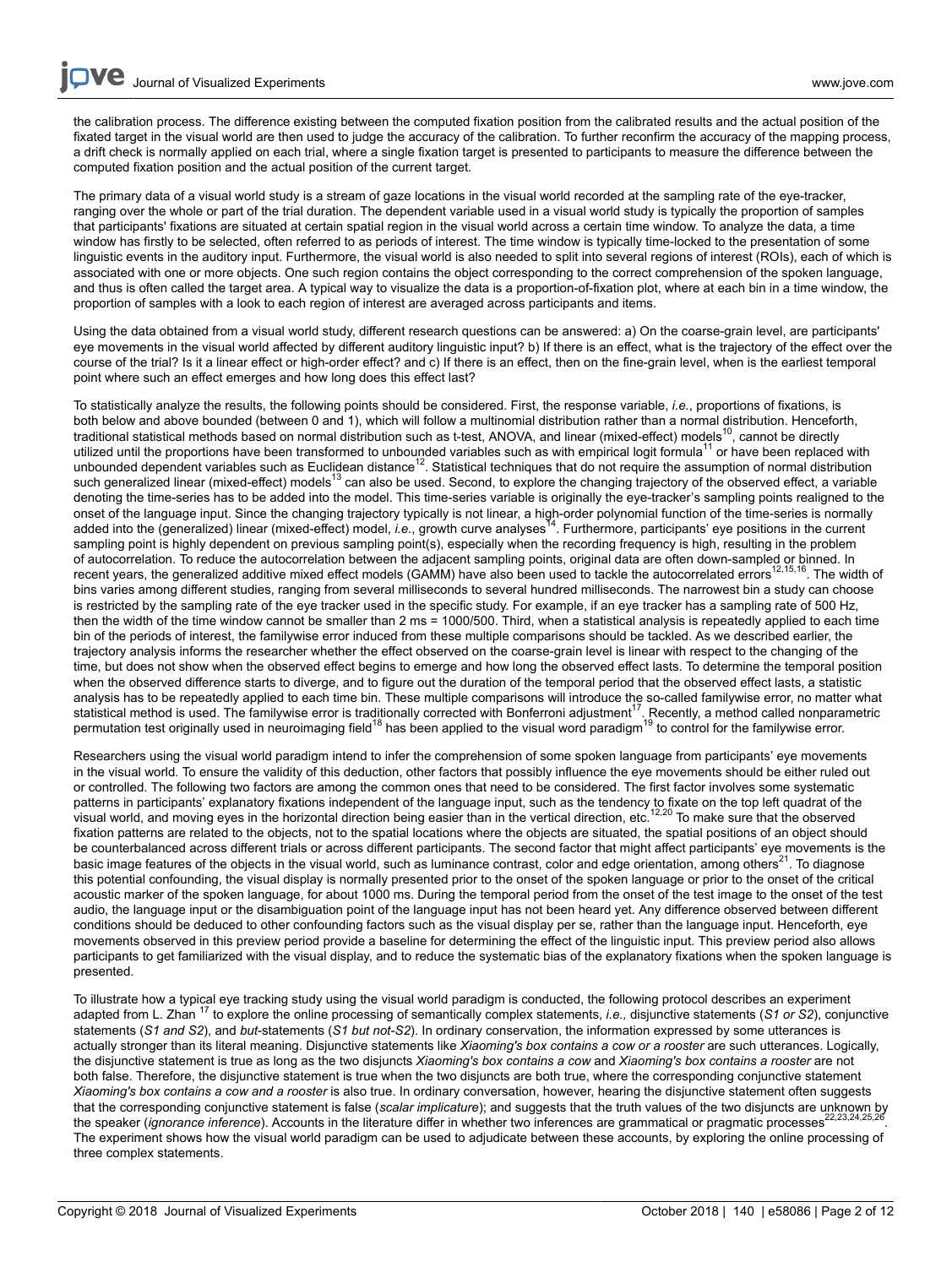### **Protocol**

All subjects must give informed written consent before the administration of the experimental protocols. All procedures, consent forms, and the experimental protocol were approved by the Research Ethics Committee of the Beijing Language and Culture University.

NOTE: A comprehension study using the visual world paradigm normally consists of the following steps: Introduce the theoretical problems to be explored; Form an experimental design; Prepare the visual and auditory stimuli; Frame the theoretical problem with regard to the experimental design; Select an eye-tracker to track participants' eye movements; Select a software and build a script with the software to present the stimuli; Code and analyze the recorded eye-movements data. A specific experiment can differ from each other in any of the described steps. As an example, a protocol is introduced to conduct the experiment and discuss some points that researchers need to keep in mind when they build and conduct their own experiment using the visual world paradigm.

## **1. Prepare Test Stimuli**

- 1. Visual stimuli
	- 1. Download 60 clip arts of animals that are free of copyright from the internet. Open each image one by one with an image editor (e.g., Pixelmator), click **Tools | Quick selection tool** to select and delete the background. Click **Image | Image Size** to resize them to 120 x 120 pixels.
	- 2. Invite a student majoring in painting to draw four light green boxes, as illustrated in **Figure 1**. Use the image editor to rescale the big open box to 320 x 240 pixels, the small closed box with the size of 160 x 160 pixels, and the two small open boxes to 160 x 240 pixels, respectively
	- 3. Click **Pixelmator | File | New** to build a template of the test image with the size of 1024 768 pixels. Drag the animals and the boxes to correction locations being illustrated in **Figure 1**. NOTE: The layout of the test image varies between studies, but the optimal way is to use four objects and to put them at the four
	- quadrants of the test image. In this way, it is easier to counterbalance the spatial position of the objects. 4. Create 60 test images like **Figure 1**, with each animal image being used twice. Counterbalance the spatial locations of the four boxes among the images.

NOTE: The number of the images does not have to be exact 60, as long as their effect is dissociable from that of the experimental manipulations.

- 2. Spoken language stimuli
	- 1. Design four test sentences corresponding to each test image and 240 test sentences in total to be recorded. Ensure that three of the four sentences are in the form of **Figure 2**; and the filler sentence is in the form of *Xiaoming's box doesn't contain a rooster but a cow*. NOTE: The test sentences should be presented in the native language that participants speak. The participants in this experiment are Chinese from Beijing, Mainland China, so the test language is Mandarin Chinese.
	- 2. Recruit a female native speaker (a native speaker of Mandarin Chinese in this experiment) to record four example statements like **Figure 2**, as well as audio of all the animals being used in the experiment. When recording the isolated animal names, ask the speaker to imagine that the names of the animals are intact components of a simple sentence, such as *Xiaoming's box contains a/an* \_\_\_, but she only needs to pronounce the name of the animal overtly.
	- 3. Replace the audio segments of the two animals in the example statements with the audio of the two animals used in each trial to create the full list of the test audios. First, open Praat (Any other audio editing software is an eligible alternative) and click **Open | Read from file | Navigate to the file | Open and edit***,* navigate to an element to be replaced, and click **View and Edit | Edit | Copy selection to sound clipboard***.* Second, use the same steps to open an example statement, click **paste after selection**. Third, click **Save | save as wav file** to save the edited statement*.* Repeat the process for all the elements to be changed and all the test sentences.
	- 4. Recruit about 10 native speakers of the test language (Mandarin Chinese here) to determine whether or not the constructed test audio is intelligible and natural.

NOTE: The test audio is traditionally recorded as a whole, rather than as separate words. This traditional recording method is reasonable if the test audio are themselves separate words. If the spoken language stimuli are sentences rather than separate words, however, this traditional method has several shortcomings: First, a ubiquitous property of a continuous speech is that two or more speech sounds tend to temporally and spatially overlap, which makes it hard to determine the onset of the critical word. Second, the variance between the length of different trials also makes it difficult to combine all the trials together for statistical analyses. Third, the traditional recording method is often time consuming especially when the numbers of the test audio are relatively large, such as the experiments we reported in the protocol. To overcome the shortcomings of the traditional recording method, a different method is proposed to construct the spoken test audios. First, a list of sample sentences containing the words that are common among all the test audio was recorded. Second, all words that change between trials were also recorded in isolation. Finally, sample sentences were replaced with the recorded words to construct the full list of the test audios. Compared to the traditional method, the new method has several advantages. First, all the test audio is exactly the same except for the critical words, and all potential confounding effects in the test audio are henceforth controlled. Second, being the same in length also makes the segmentation of the test audios easier than when the test audios are recorded as a whole. One potential disadvantage of this method is that the constructed audio might be not natural. Henceforth, the naturalness of the test audio has to be evaluated before they are eligible for the actual testing..

3. Divide the 240 test sentences into four groups, with each group containing 15 conjunctive statements, 15 disjunctive statements, 15 *but* statements, and 15 filler sentences. Ensure that each participant encounters only one group of 240 trials: he/she sees all the test images but hears only one group of the test audios.

NOTE: This is to address the concern that if the same stimulus is repeated, participants might be getting accustomed to these stimuli and possibly even becoming strategic about how they have responded to the stimuli.

4. Save all important information regarding the test stimuli into a tab-delimited txt file, with each row corresponding to each of the 240 trials. Ensure that the file includes at least the following columns: *experiment\_group*, *sentential\_connective, trial\_number, test\_image, test\_audio,*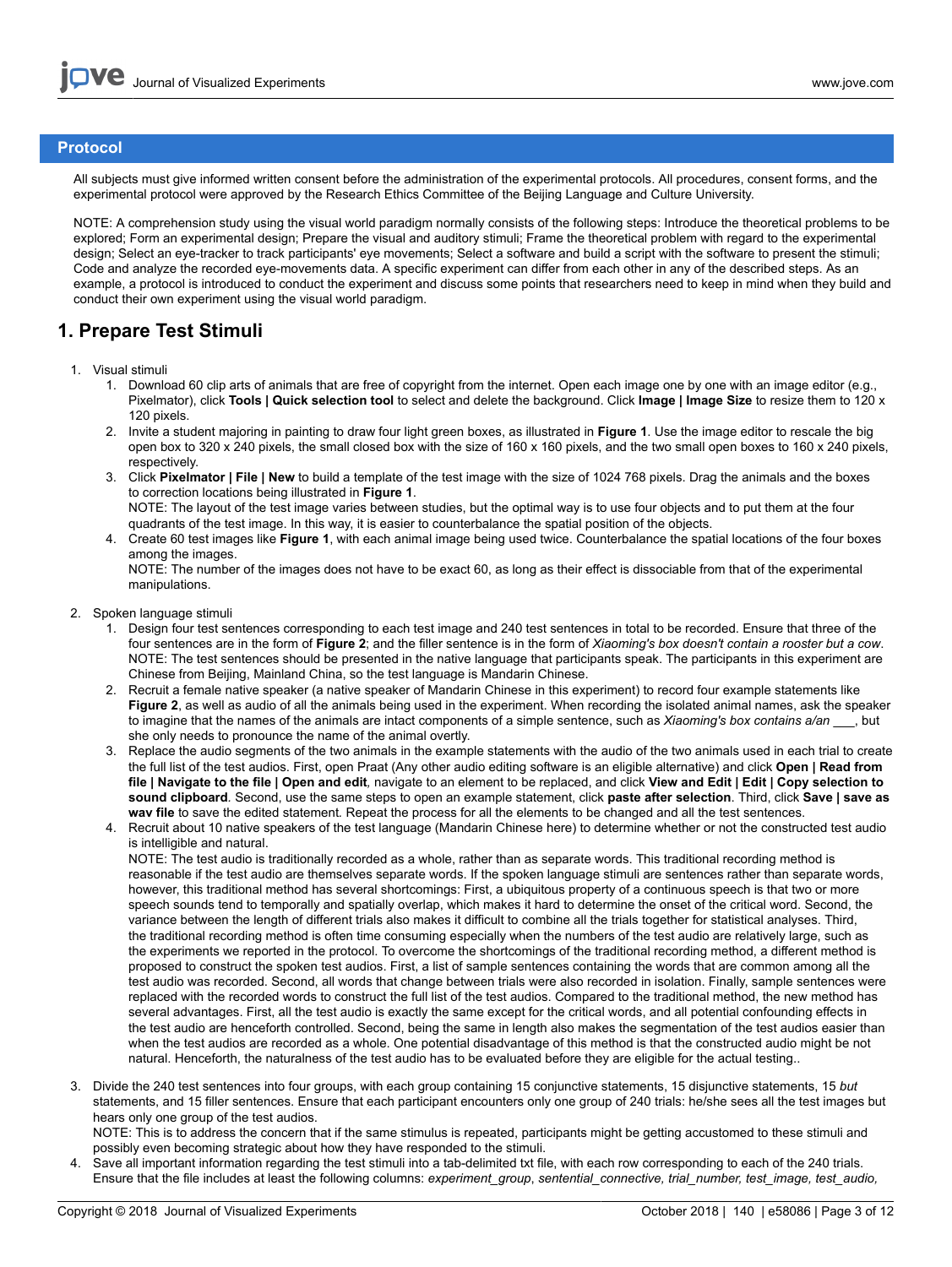*test\_audio\_length, ia\_top\_left, ia\_top\_right, ia\_bottom\_left, ia\_bottom\_right, animal\_1\_image*, *animal\_1\_audio*, *animal\_1\_audio\_length*, *animal\_2\_image*, *animal\_2\_audio*, *animal\_2\_audio\_length*.

NOTE: experiment group is used to split the 240 trials into 4 groups. *sentential connective* corresponds to different experimental conditions. *animal\_1\_image* corresponds to the image of the animal that will be firstly presented to familiarize the participants with the animals used in the test image. *test\_image*, *test\_audio*, and *test\_audio\_length* refer to the test image and the test audio as well its length used in the current trial. *ia\_top\_left*, *ia\_top\_right*, *ia\_bottom\_left*, *ia\_bottom\_right* refer to the name of the four interest areas in the current trial, *i.e*., whether it is a "Big open" box, "small closed" box, the small open box containing the "first mentioned" animal in the test audio, or the small open box containing the "second mentioned" animal in the test audio. *animal\_1\_audio* and *animal\_1\_audio\_length* refer to the audio and length of the audio corresponding to the *animal\_1\_image*. *animal\_2\_image*, *animal\_2\_audio*, and *animal\_2\_audio\_length* correspond the second animal that will be presented. One thing to stress is that the sequence to present the two animals is counterbalanced with respect to whether the animal is mentioned in the first or in the second half of the test audios.

# **2. Frame the Theoretical Prediction with regard to the Experimental Design.**

1. Ensure participants' behavioral responses and eye-movements in the experimental design can be used to differentiate comprehensions of the test sentences and can be used to adjudicate between different accounts to be tested.

NOTE: Given the experimental design, the correct response to a conjunctive statement is the big open box, such as Box A in **Figure 1**. The correct response to a *but*-statement is the small open box containing the animal being mentioned in the first half of the test audios, such as Box D in **Figure 1**. Participants' responses to the disjunctive statement, however, depend on whether and/or how the two discussed inferences are processed. If participants compute neither the scalar implicature nor the ignorance inference, then all the four boxes are eligible options. If participants compute the scalar implicature but not the ignorance inference, then the big open, such as box A in **Figure 1**, will be ruled out, and the remaining three boxes B, C, and D are all eligible options. If participants compute the ignorance inference but not the scalar implicature, then the small open boxes will be ruled out, *i.e*., boxes C and D will be ruled out. To summarize, the small closed box, such as box B in **Figure 1**, will not be chosen as the final option of a disjunctive statement until the scalar implicature and the ignorance inferences are both computed.

# **3. Build the Experimental Script**

- 1. Open the **Experiment Builder***,* click **File | New** to create an experiment project. Input the project name such as *vwp\_disjunction*. Select the **project location**. Check **EyeLink Experiment** and choose **Eyelink 1000plus** from the drop list. These operations will create a subdirectory containing all files related to the experiment It will create a subdirectory named *vwp\_disjunction* with a file named "graph.ebd" in the folder. NOTE: Experiment Builder is used to build the experimental script to present the test stimuli and to record participants' eye movements as well as their behavioral responses. The Experiment Builder is a What-You-See-Is-What-You-Get tool to build experimental script. It is easy to use, but any other stimuli presentation software is an eligible alternative.
- 2. Visualize the hierarchical structure of a typical eye-tracking experiment using the visual world paradigm as seen in **Figure 3**. Each pink rectangle in the figure is implemented as a SEQUENCE object by **Experiment Builder**; and each object with gray background is implemented as a node object.

NOTE: A SEQUENCE in the Experiment Builder is an experimental loop controller used to chain together different objects as a complex node. A sequence always begins with a *START* node. And a data source can be attached to a sequence node to supply different parameters for each trial.

- 3. Build the Experiment sequence
	- 1. Click **File | Open**, browse to the directory of experiment and double click the *graph.ebd* file in the project directory to open the saved experiment project.
	- 2. Click **Edit | Library Manager | Image | Add** to load the images into the experiment Project. Similarly, click **Edit | Library Manager | Sound | Add** to load the audio into the experiment project.
	- 3. Drag a **DISPLAY\_SCREEN** object into the work space and change its label value on the properties panel to rename it as Instruction. Double click to open the **Instruction** node, and click the **Insert Multiline Text Resource** button to input the experimental instruction. Ensure the instruction contains the following information:

*In each trial, first you will see images of two animals, one animal each printed on the screen in turn, along with the audio of the animals* played on the two speakers situated at both sides of the screen. A black dot will then be presented at the center of the screen. You should press the SPACE key while fixating on the dot. Next, you will see a test image consisting of four boxes printed on the screen and hear a test sentence being played via the two speakers. Your task is to locate Xiaoming's box according to the test sentence you *heard and press the corresponding button as soon as possible:*

*Top left box --- Left arrow*

*Top Right Box --- Up arrow*

*Bottom left box --- Left arrow*

*Bottom right box --- Right arrow*

*In each test image, you will see four boxes situated at the four quadrants and two animals containing in the boxes. The four boxes can vary in two dimensions: its closeness and its size. Whether a box is closed or not influences our epistemic knowledge on that* box, but not the animal(s) it contains. If a box is open, then the animal(s) contained in that box is known. If a box is closed, then the *animal(s) contained in that box is unknown. The size of a box affects the number of animals contained in the box, but not our epistemic knowledge on that box. No matter the box is closed or not, a small box only and always contains one animal, and a big box always contains two different animals.*

*If you are comfortable with the experimental aim and the procedure, please let the experimenter know and we will help you to perform the standard eye tracking calibration and validation routines. If you have any questions, please don't hesitate to ask.* Note: This is an instruction that will be printed on the screen prior to the experiment (The instructions should be written in the native

- language the participants speak, such as Mandarin Chinese here).
- 4. Drag a **KEYBOARD** object into the work space.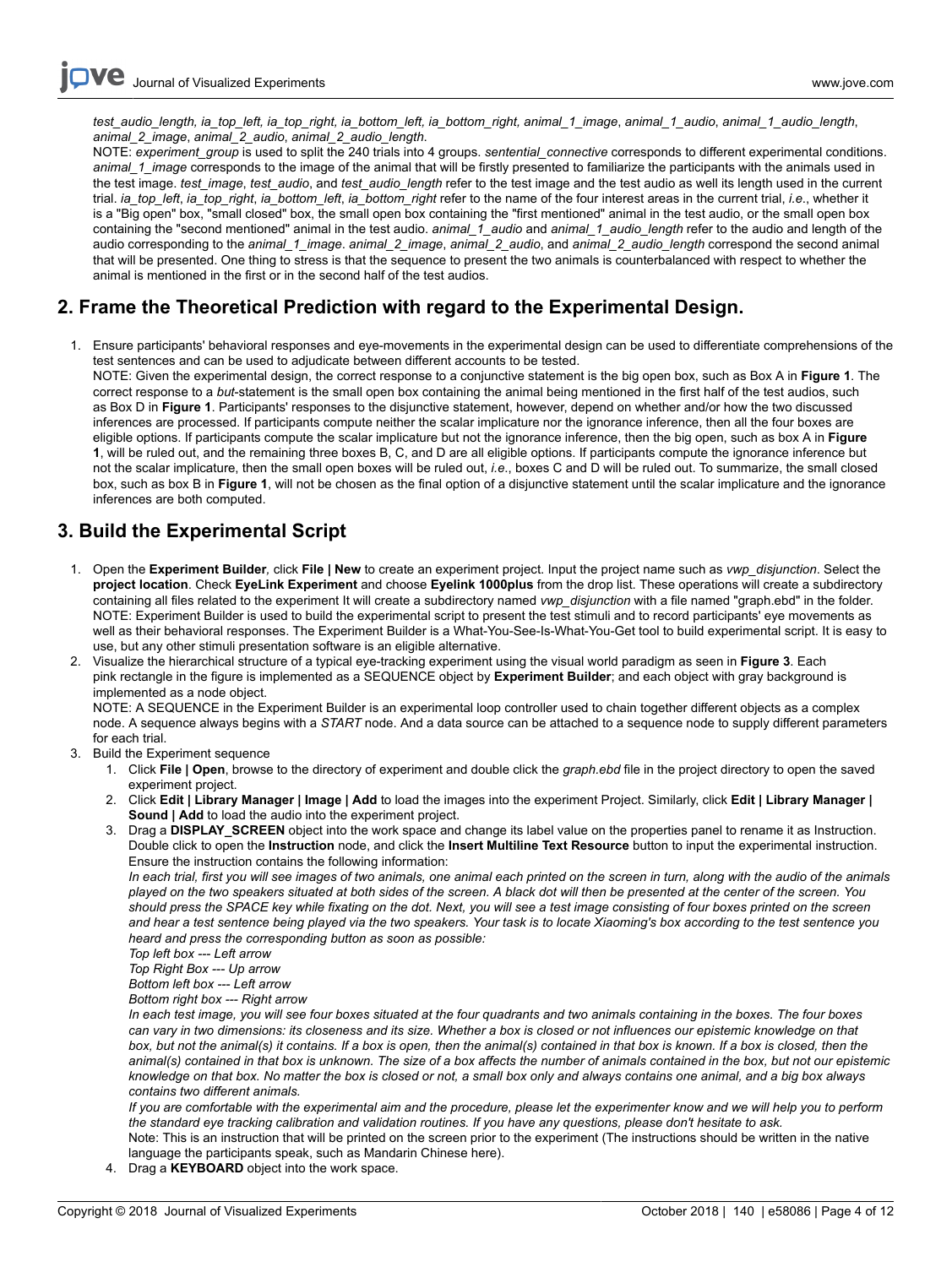NOTE: This step is used to end the *Instruction* screen

- 5. Drag a **SEQUENCE** object into the work space and rename it as **Block**.
- 6. Select the **Block** sequence, click the value field of the **Data Source** property to bring up the **Data Source Editor**. Click the **Import Data** Button on the data source editor screen, brow to the .txt file created in step 1.4 to import the data source.
- 7. Click the **Randomization Setting** button in the data source editor, check **Enable Trial Randomization**, select *trial\_number* from the value field of the **Column** field, and select *experimental\_group* from the drop-list of the **Splitting Column** field.
- 8. Drag the second **DISPLAY\_SCREEN** object to the work space and rename it as **Goodbye***.* Double click the **Goodbye** node and insert the following information: in participants' native language (Mandarin Chinese in this protocol):*The experiment is finished and Thank you for very much your participation.*
- 9. Left-click on the **START** node, drag the arrow to the **Instruction** node, and release the mouse button to connect the **START** node to the **Instruction** node. Repeat the same mouse moves to connect **Instruction** node to the **KEYBOARD** node, **KEYBOARD** node to **Block** node, then **Block** node to the **Goodbye** node. Click **View | Arrange Layout** to arrange the nodes in the workspace.
- 4. Build the block sequence
	- 1. Double click to open the **Block** sequence. Drag an **El\_CAMERA\_SETUP** node into the **Block** sequence to bring up a camera setup screen on the EyeLink Host PC for the experimenter to perform camera setup, calibration, and validation. Click the **Calibration Type** field in the Properties panel and choose HV5 from the dropdown list.

NOTE: The number of locations in the mapping process varies between different experimental designs. The more locations sampled and the more space covered, the greater the accuracy can be expected. But more samples mean more time to finish the processes. So practically, the number of locations in a specific study cannot be very big, especially when participants are preliterate children or clinical patients. In the visual world paradigm, the number of the interest areas is relatively small, and the areas of interest are normally relatively big. The mapping process can reach a satisfying level with relatively small number of locations. In the protocol I described, I used a five points' calibration and validation.

- 2. Drag a **SEQUENCE** node into the Block sequence and rename it as **Trial**. Connect the **START** node to the **CAMERA\_SETUP** node, then to the **SEQUENC**E node.
- 5. Build the Trial sequence
	- 1. Double click to open the **Trial** sequence, drag a **DISPLAY\_SCREEN** node into the **Trial** sequence and rename it as **animal\_1\_image**. Double click to open the **Screen Builder** node and click the **Insert Image Resource** button on the Screen Builder toolbar to insert an animal image from the uploaded image sources. Click the value field of the **Source File Name** property, navigate to the **DataSource** attached to the **Block** Sequence; and double click the **Animal\_1\_Image** column to connect the **DISPLAY\_SCREEN** with the correct column of the data source.
	- 2. Drag a **PLAY\_SOUND** node into the **Trial** sequence and rename it as **animal\_1\_audio**. Click the **Sound File** property of the **animal\_1\_audio** node and connect it with the correct column of the data source (as being described in step 3.5.1).
	- 3. Drag a **TIMER** node into the **Trial** sequence and rename it as **animal\_1\_audio\_length**. Click the **Duration** Property of the **TIMER** node and navigate to the correct column of the data source created in 3.4.1.
	- 4. Drag another **DISPLAY\_SCREEN** node, another **PLAY\_SOUND** node, and another **TIMER** node into the **Trial** sequence, rename them as **animal\_2\_image, animal\_2\_audio***,* and **animal\_2\_audio\_duration***,* repeat the steps being described in steps 3.5.1 - 3.5.3. NOTE: These steps are included to control for the potential confounding that the same image might be named differently by different participants. Counterbalance the sequence of presenting the two animals with respect to whether it is mentioned in the first or second half of the test audios.
	- 5. Drag a **Prepare Sequence** object into the **Trial** Sequence and change the property **Draw To Eyelink Host to IMAGE**. NOTE: This node is used to preload the image and audio files to memory for real-time image drawing and sound playing. And it is also used to draw feedback graphics on the Host PC so that the participants' gaze accuracy can be monitored.
	- 6. Drag a **DRIFT\_CORRECT** node into the **Trial** sequence to introduce the drift correction.
	- 7. Drag a new **SEQUENCE** node and rename it as **Recording**. Connect the **START** to these nodes one after one.
- 6. Build the **Recording** sequence
	- 1. Check the Record field in the property panel of the **Recording** sequence, and double click to open the **Recording** sequence. NOTE: A sequence with *Record* property checked means that participants' eye movements during this period will be recorded.
	- 2. Drag a new **DISPLAY\_SCREEN** into the **Record** sequence, rename it as **test\_image**. Add the message **test\_image\_onset** into the **Message** property of the **test\_image** node. NOTE: In data analyses stage, the message in the **test\_image** node and the message in the **test\_audio** node (section 3.6.6) are important to locate the onset of the test images and the onset of the test audios in each trial.
	- 3. Double click to open the **Screen Builder** node and click the **Insert Image Resource** button on the Screen Builder toolbar to insert any animal image from the uploaded image sources. Click the value field of the **Source File Name** property, navigate to the **DataSource** attached to the **Block** Sequence; and double click the **test\_image** column to connect the **DISPLAY\_SCREEN** with correct column of the data source.
	- 4. Double click the **DISPLAY\_SCREEN** node to open the **Screen Builder**, click the button of **Insert Rectangle Interest Area Region**, and draw four rectangular areas of interest as illustrated by the blue boxes in **Figure 1**. Change the labels of the four areas of interest to **Top\_Left**, **Top\_Right**, **Bottom\_Left**, and **Bottom\_Right**, and connect the **DataViewer Name** filed with the correct columns of the data source.

NOTE: These areas are invisible to the participants. To make the areas of interest more meaningful, label the name of top left area in the example as "Box A (big open)", area top right area as "Box B (small closed)", bottom left area as "Box C (second mentioned)", and area bottom right area as "Box D (First Mentioned)", because the two small open boxes contain the two animals being mentioned in the first and second half of the test audios, respectively.

5. Drag a **TIMER** node into the workspace, rename it as **Pause**, and change the **Duration** property to 500 ms. NOTE: This TIMER node adds some time lag between the onset of the test image and the onset of the test audio. The time lag

gives participants a chance to familiarize with the test images. Participants' eye movements during this preview period also provide a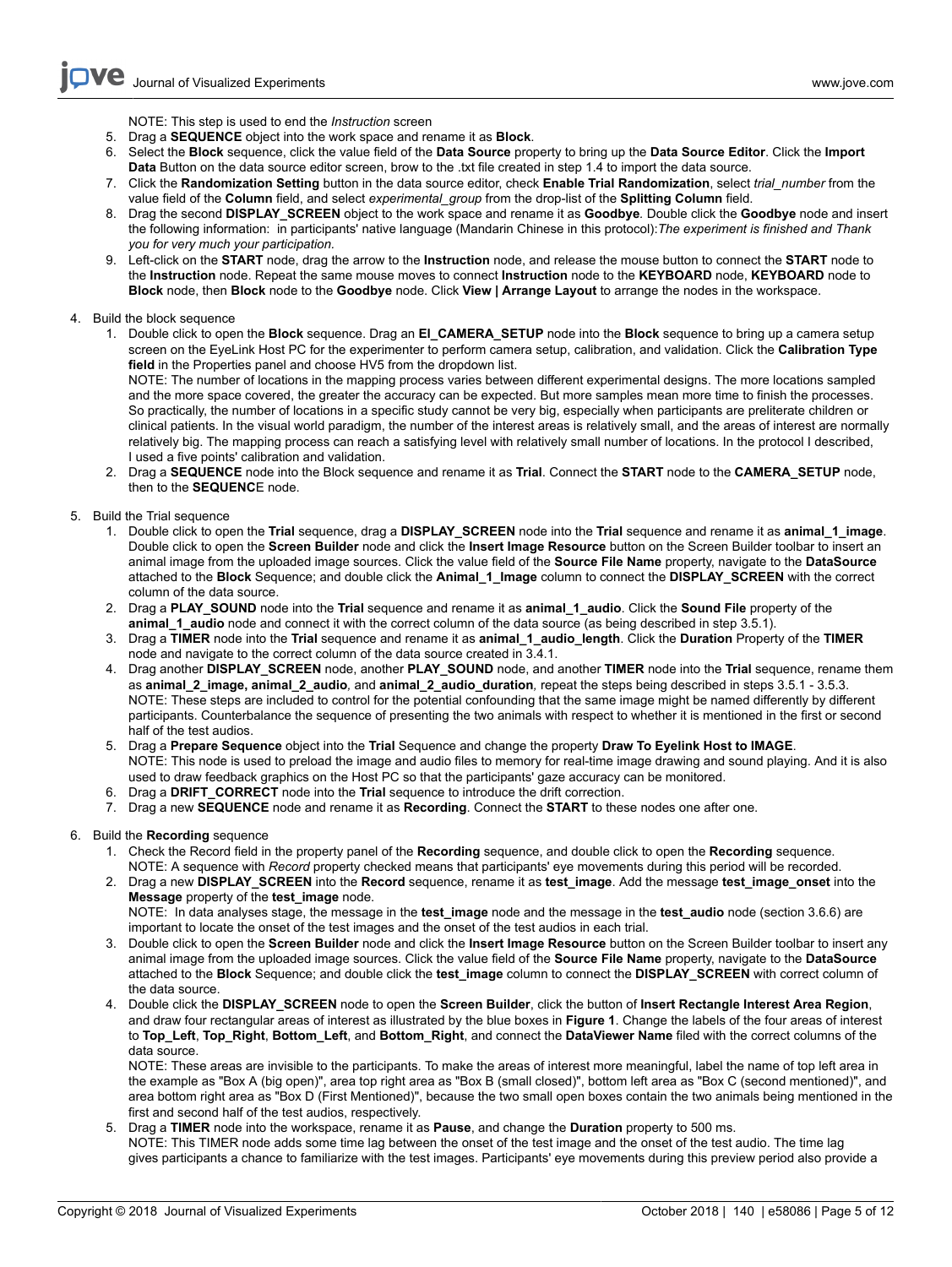baseline for determining the effects of the spoken language input, especially when the critical words are situated at the beginning of the test audios.

- 6. Drag a **PLAY\_SOUND** node in to the work space and rename it as **test\_audio**. Click the **Sound File** property and connect it with the correct column of the data source (as being described in step 3.5.1) and add the message **test\_audio\_onset** into the **Message** property.
- 7. Drag a **TIMER** node into the work space, rename it as **test\_audio\_length**. Change the **Duration** Property to 10500 ms.
- 8. Drag a **Null Action** -node into the work space.
- 9. Add a new **TIMER** node, rename it as **record\_extension**, and change the **Duration** property to 4000 ms.
- 10. Add a new **KEYBOARD** node into the work space, rename it as **behavioral responses**, and change the acceptable **Keys** property to "**[Up, Down, Right, Left]**".

NOTE: Participants' behavioral choices can be used to double check the validity of the conclusion deduced from participants' eye movements.

- 11. Connect the **START** node to **Pause**, **test\_audio**, **test\_audio\_length**, NULL Action, then to **Record\_extension** node. Add another connection from **test\_audio\_length** to **behavioral\_responses** node. NOTE: By adding these connections, current trial will end and a new trial will start after participants made a key press to choose *Xiaoming*'s Box, or 4000 ms after the offset of the test audio.
- 12. Drag a **VARIABLE** node into the work space, rename it as **key\_pressed**, and connect its value property to **behavioral\_Responses Keyboard | Triggered Data |** *Key*.
- 13. Drag a **RESULT\_FILE** node into the work space, drag an **ADD\_TO\_RESULT\_FILE** node into the work space, and connect both the **record\_extension** node and the **behavioral\_responses** node to the **ADD\_TO\_RESULT\_FILE** node.
- 7. Click **Experiment | Build** to build the experimental script, click **Experiment | Test** run to test run the experiment. After everything is done, click **Experiment | Deploy** to create an executable version of the experimental project. NOTE: For more information on how to use the Experiment Builder, please consult the software manual<sup>27</sup>.

## **4. Recruit Participants**

1. Ensure the participants to have normal or corrected normal vision. Recommend that the short-sighted participants to wear contact lenses, but glasses are also acceptable as long as the lenses are clean. Ensure that all participants are native speakers of the testing language, such as Mandarin Chinese here.

NOTE: As a general guideline, a participant is regarded as eligible as long as the participant can see the test images at a distance of about 60 centimeters. In terms of the number of participants, according to some rules of thumb, the number of participants for regression analysis should be no less than 50. Here, thirty-seven postgraduate students from the Beijing Language and Culture University participated in the experiment, which is a little smaller than the recommended amount.

## **5. Conduct the Experiment**

NOTE: When participants are normal developed adults, one experimenter is enough to conduct the conduct the experiment. But if participants are special populations, such as children, two or more experimenters are required.

1. Select an eye tracker to record participants' eye movements.

NOTE: The eye tracker used in this experiment is Eyelink 1000plus running under the free-to-move head mode. This is a video-based, desktop mounted eye tracking system, using the principle of pupil with corneal reflection (CR) to track eye's rotation. When running under the free-to-move head mode, the eye tracker has the monocular sampling rate of 500 Hz, with a spatial resolution of 0.01° and an average error of less than 0.5°. For more detailed information of the system, please consult its technical specification<sup>28,29</sup>. Alternative trackers can be used, but the ones with remote tracking mode are better, especially when participants are preliterate children.

- 2. Boot the system on the Host PC to start the Host application of the camera.
- 3. To configure the system to desktop remote mode, click the **Set Option** button, set the **Configuration** option to *Desktop -- Target Sticker -- Monocular -- 16/25mm length -- RTARBLER.*
- 4. Click the executable version of the experimental project on the Display PC, input **participant's name**, and choose a **group** from the prompt window to select the condition value to run*.* NOTE: Each test session will create a folder with the inputted name under the subdirectory Results of the experiment project. The EDF file
- under the folder contained relevant eye movements data. 5. Ask the participants to sit approximately 60 cm from a 21 inch, 4:3 color monitor with 1024px x 769px resolution, where 27 pixels equals to 1 degree of angle.
- 6. Adjust the height of the Display PC monitor, to ensure that when the participant is seated and looking straight ahead, they are looking vertically at the middle to top 75% of the monitor. NOTE: The chair, desk, and/or the PC monitor are preferred if they are adjustable in height. The chair and the desk with casters should be avoided, as they tend to cause unintentional move and roll.
- 7. Place a small target sticker on the participant's forehead, to track the head position even when the pupil image is lost, such as during blinks or sudden movements.

NOTE: Different eye trackers might use different methods to track participants' head. To maximize the lateral movement range of the subject, the tracked eye should be on the same side as the illuminator.

- 8. Rotate the focusing arm on the desk mount to bring the eye image into focus.
- 9. Click the **Calibrate** button on the host PC to conduct the calibration process by asking participants to fixate a grid of five fixation targets in random succession with no overt behavioral responses, to map participants' eye movements to the gaze of regard in the visual world.
- 10. Click the **Validate** button on the host PC to validate the calibrated results by asking participants to fixate the same grid of fixation targets. Repeat the calibration and validation routines, when the error is bigger than 1°.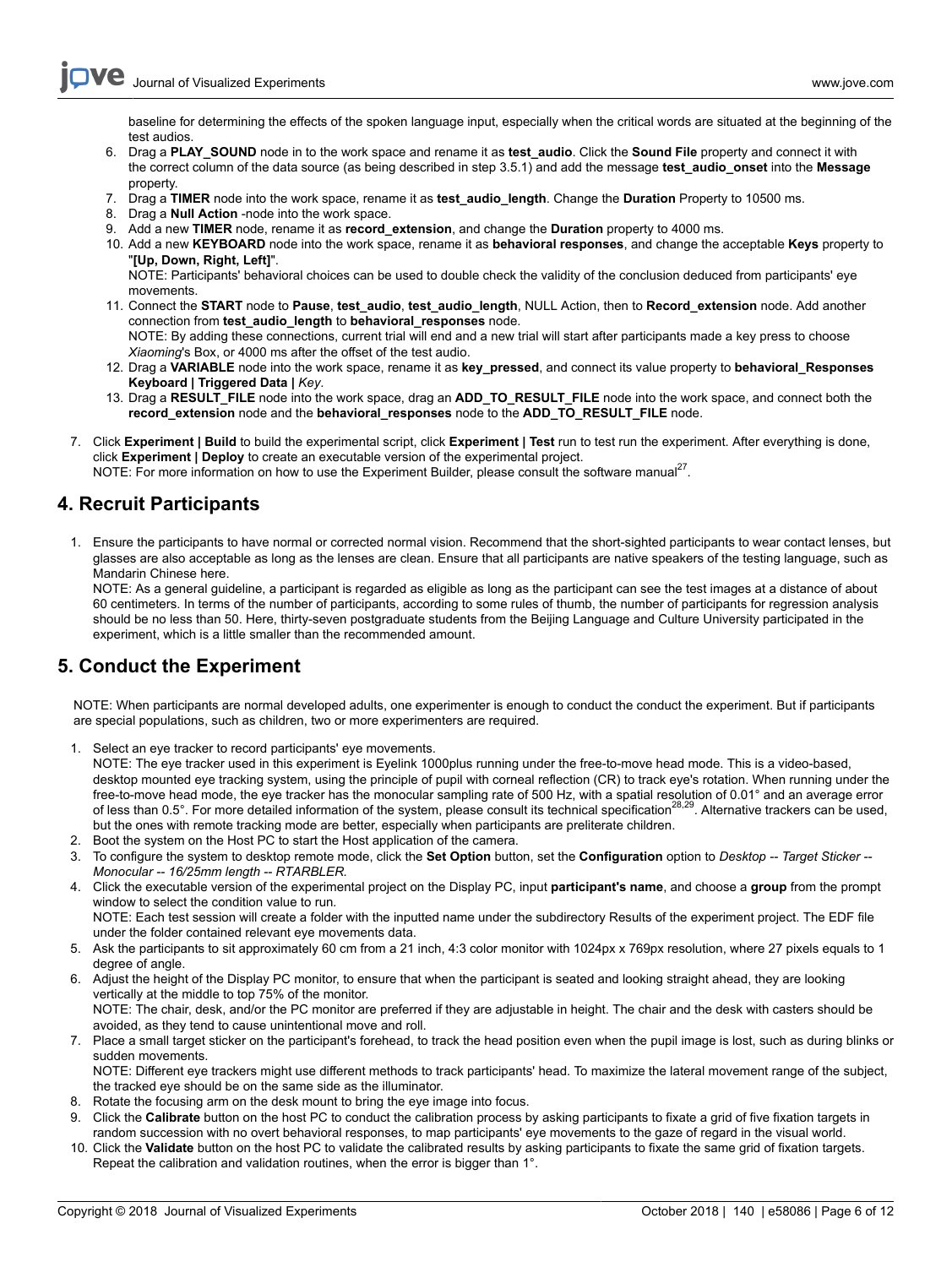- 11. Conduct the two routines at the beginning of the experiment and whenever the measurement accuracy is poor (*e.g*., after strong head movements or a change in the participants' posture).
- 12. Click the **Record** button on the host PC to start the experiment.
- 13. Perform a drift check on each trial by asking participants to press the **SPACE** key on the keyboard while fixating at the black dot presented in the center of the screen.

NOTE: When the participants are preliterate children or clinical patients, explicitly instructing them to press the keyboard while fixating the black dot is normally impractical. But their attention and eye fixations tend to be automatically attracted by the displayed black dot. In this case, the experimenter should be the person to press the keyboard while the participant is fixating on the black dot.

14. Present the visual stimuli via the Display PC monitor and play the auditory stimuli via a pair of external speakers situated to the left and right of the monitor (earphones are also acceptable). NOTE: The recordings are played from the hard disk as 24 kHz mono sound clips. If there is no special reason, mono sound clips are

preferred to stereo sound clips. In a stereo sound clip, the difference between the two sound tracks, as well as the difference between the two speakers might affect participants' eye movements. For more information on how to use the eye tracker, please consult the user manual<sup>30</sup> .

# **6. Data Coding and Analyses**

- 1. Open Data Viewer, click **File | Import File | Import Multiple Eyelink Data Files** to import all the recorded eye tracker files (with the extension of EDF), and save them into a single **.EVS** file.
- 2. Open the saved EVS file and click **Analysis | Reports | Sample Report** to export the raw sample data with no aggregation. NOTE: If the eye tracker has a sampling rate of 500 Hz, the exported data will have 500 data points, henceforth 500 rows, per second per trial. If participants' left eye is tracked, ensure the following columns as well as the variables created in the data source are exported: RECORDING\_SESSION\_LABEL, LEFT\_GAZE\_X, LEFT\_GAZE\_Y, LEFT\_INTEREST\_AREA\_LABEL, LEFT\_IN\_BLINK, LEFT\_IN\_SACCADE, LEFT\_PUPIL\_SIZE, SAMPLE\_INDEX, SAMPLE\_MESSAGE. For more information on how to use the Data Viewer, please consult the software manual<sup>31</sup> .
- 3. Restrict the statistical analyses to the temporal window from the onset of the test image to the offset of the test audios, *i.e*., the temporal window with the duration of 11 s.
- 4. Delete the samples where participants' eye movements are not recorded, such as participants blink their eyes, which roughly affects 10% of the recorded data.
	- NOTE: This is an optional step, as the results are normally the same no matter whether these samples deleted.
- 5. Code the data. To construct the data for a specific area of interest in a certain sampling point, code the data as 1 if participants' eye fixation is situated in the area of interest to be analyzed at that sampling point. Code the data as 0 if the eye fixation is not situated in the areas of interest at that sampling point.
- 6. Draw a proportion-of-fixation to visualize the obtained data. To calculate the proportion-of-fixations over certain area of interest, average the coded data for all the trials and for all the participants in each sample point under each condition. Plot the calculated proportion-of-fixations on the y-axis against the sampling point on the x-axis, with different panels denoting different areas of interest and with the plotting colors denoting different experimental conditions.

NOTE: In the experiment, the four panels depicted participants' fixation patterns on the four areas of interest. The red, green, and blue lines illustrated participants' fixation patterns when the test statements were conjunctions (*S1 and S2*), but-statements (*S1 but not S2*), and disjunctions (*S1 or S2*), respectively. The software used to draw the descriptive plot is the ggplot2 package from R environment. Other software is also available. **Figure 5** is an example of such plot.

- 7. Fit a binomial generalized linear mixed model (GLMM) on each area of interest at each sampling point, as the data was coded as either 1 or 0, depending on whether the participant's fixation is situated in or out of the area of interest at that sampling point. NOTE: As the data is not binned, and the coded data can only be 1 or 0, so the distribution of the coded data is binary rather than normal. Henceforth, a GLMM model with the family of binomial distribution is used. The GLMM model includes a fixed term, the experimental conditions, and two random terms, participants and items. The formula evaluated to the two random terms includes both the intercepts and the slope of the experimental conditions. The software used to do the model fitting is the *lme4* package from R environment. Other software is also available. One thing should be mentioned is that the baseline of the fixed items differed when the analyzed interest area, *i.e*., the analyzed boxes, are different. To be specific, the conjunction (*S1 and S2*) was chosen as the baseline when analyzing the big-open box (Box A), the disjunction (*A and B*) was chosen as the baseline when analyzing the small-closed box (Box B), and the but-statement was chosen as the baseline when analyzing the first-mentioned box (Box D).
- 8. Bonferroni adjust the *p* values obtained with Wald *z* test, to reduce the familywise error induced by multiple comparisons. NOTE: Bonferroni adjustment is the traditional way to tackle the familywise error induced by multiple comparisons. Other methods are also available, as we described in the introduction section.

### **Representative Results**

Participants' behavioral responses are summarized in **Figure 4**. As we described earlier, the correct response to a conjunctive statement (*S1 and S2*) is the big open box, such as Box A in **Figure 1**. The correct response to a *but*-statement (*S1 but not S2*) is the small open box containing the first mentioned animal, such as Box D in **Figure 1**. Critically, which box is chosen to the disjunctive statement (*S1 or S2*) depends on how a disjunctive statement is processed: The small closed box, such as box B in **Figure 1**, is chosen only when the scalar implicature and the ignorance inferences relating to the disjunctive statement are both computed. **Figure 4** illustrates that when comprehending a disjunctive statement (*S1 or S2*), participants compute both the two inferences.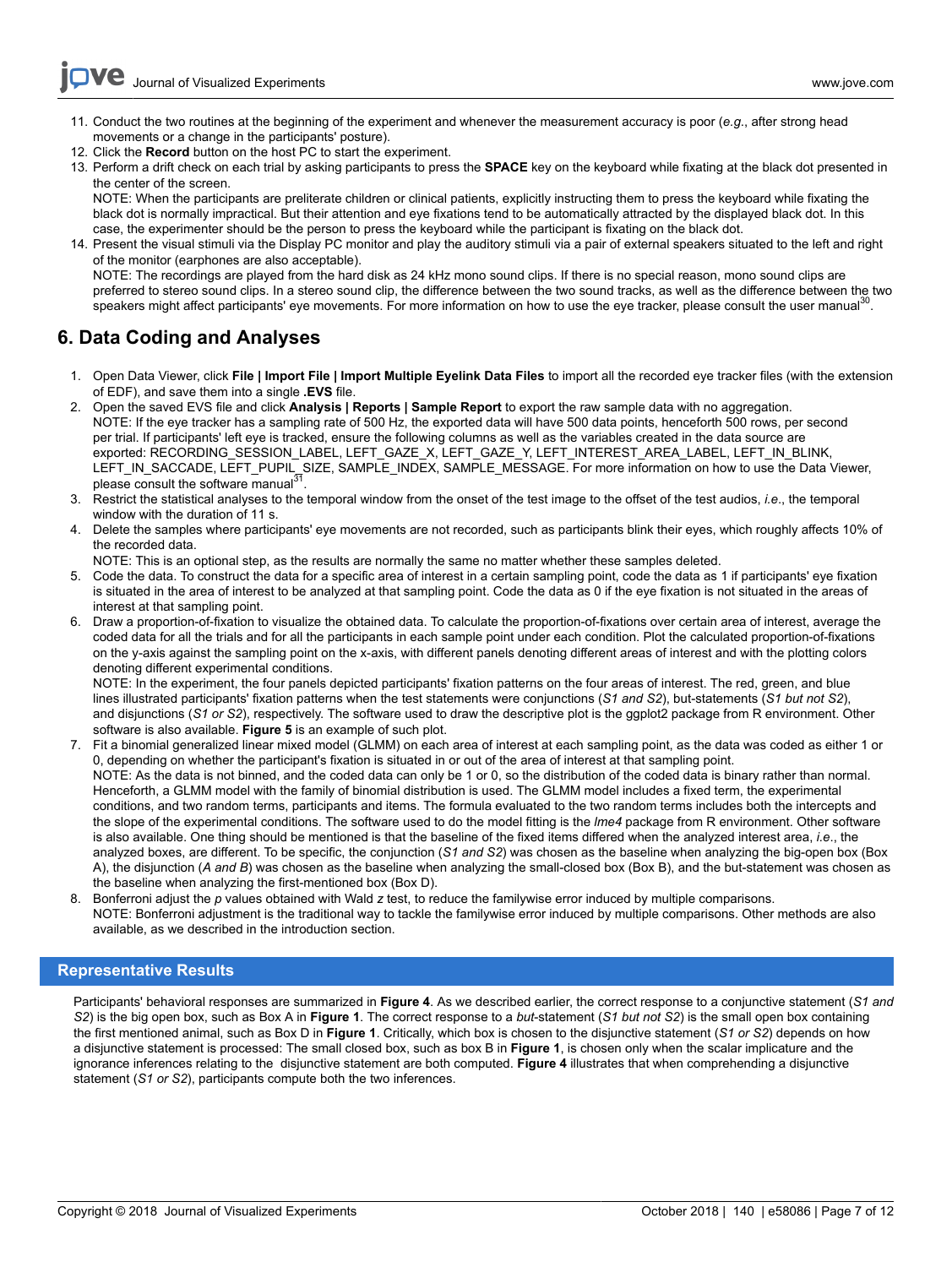Furthermore, participants' eye fixations on the small closed box, especially when these fixations are followed by the behavioral responses on that box, also suggest that the scalar implicature and the ignorance inferences are computed. The two inferences should have been processed no later than the earliest temporal point when participants shift their visual attention and fixations on the small closed box. Participants' eyemovements are summarized in **Figure 5**. As we can see in the panel B, participants' eye-fixations on the small-closed box (box B) don't increase unless the sentential connective is the disjunctive connective, *or*. Furthermore, this increase begins no later than the offset of the disjunctive connective. This suggests that both the scalar implicature and the ignorance inferences are computed before the offset of the sentential connective, i.e., immediately upon encountering the disjunctive connective.



**Figure 1. An example of the test images used in the experiment.** The gray area is the test image actually being presented to participants. The blues boxes, the dotted lines, and the pixels denoting the width of the elements are only for the purposes of illustration and are invisible<br>to participants. (Adapted from experiment one of L. Zhan <sup>17</sup> with permission

| a). <b>And</b>                                                             |                                                  |                                              |             |      |        |         |     |        |         |
|----------------------------------------------------------------------------|--------------------------------------------------|----------------------------------------------|-------------|------|--------|---------|-----|--------|---------|
|                                                                            |                                                  | 小明的                                          | 箱子里         | 有    | 一只     | 奶牛      | 和   | 一只     | 公鸡      |
|                                                                            |                                                  | Xiaoming de                                  | xiang zi li | you  | yi zhi | nai niu | he  | yi zhi | gong ji |
|                                                                            |                                                  | Xiaoming's                                   | box in      | have | one-CL | cow     | and | one-CL | rooster |
|                                                                            |                                                  | Xiaoming's box contains a cow and a rooster. |             |      |        |         |     |        |         |
| $b)$ . But                                                                 |                                                  |                                              |             |      |        |         |     |        |         |
|                                                                            |                                                  | 小明的                                          | 箱子里         | 有    | 一只     | 奶牛      | 但   | 没有     | 公鸡      |
|                                                                            |                                                  | Xiaoming de                                  | xiangzi li  | you  | yi zhi | nai niu | dan | meiyou | gong ji |
|                                                                            |                                                  | Xiaoming's                                   | box in      | have | one-CL | COW     | but | not    | rooster |
|                                                                            | Xiaoming's box contains a cow but not a rooster. |                                              |             |      |        |         |     |        |         |
| $c) .$ Or                                                                  |                                                  |                                              |             |      |        |         |     |        |         |
|                                                                            |                                                  | 小明的                                          | 箱子里         | 有    | 一只     | 奶牛      | 或   | 一只     | 公鸡      |
|                                                                            |                                                  | Xiaoming de                                  | xiang zi li | you  | yi zhi | nainiu  | huo | youzhi | gongji  |
|                                                                            |                                                  | Xiaoming's                                   | box in      | have | one-CL | COW     | or  | one-CL | rooster |
|                                                                            | Xiaoming's box contains a cow or a rooster.      |                                              |             |      |        |         |     |        |         |
|                                                                            | O.5S                                             | 1.8s                                         | 1.6s        | 1.3s | 1S     | 1.45    | 1S  | 1s     | 1.4s    |
|                                                                            |                                                  |                                              |             |      |        |         |     |        |         |
| 8.6s<br>O.5S<br>2.3s<br>3.9s<br>5.2s<br>6.2s<br>OS<br>7.6s<br>9.6s<br>11 S |                                                  |                                              |             |      |        |         |     |        |         |

**Figure 2. An example of the test sentences used in the experiment** (Reprinted from L. Zhan<sup>17</sup> with permission). [Please click here to view a](https://www.jove.com/files/ftp_upload/58086/58086fig2large.jpg) [larger version of this figure.](https://www.jove.com/files/ftp_upload/58086/58086fig2large.jpg)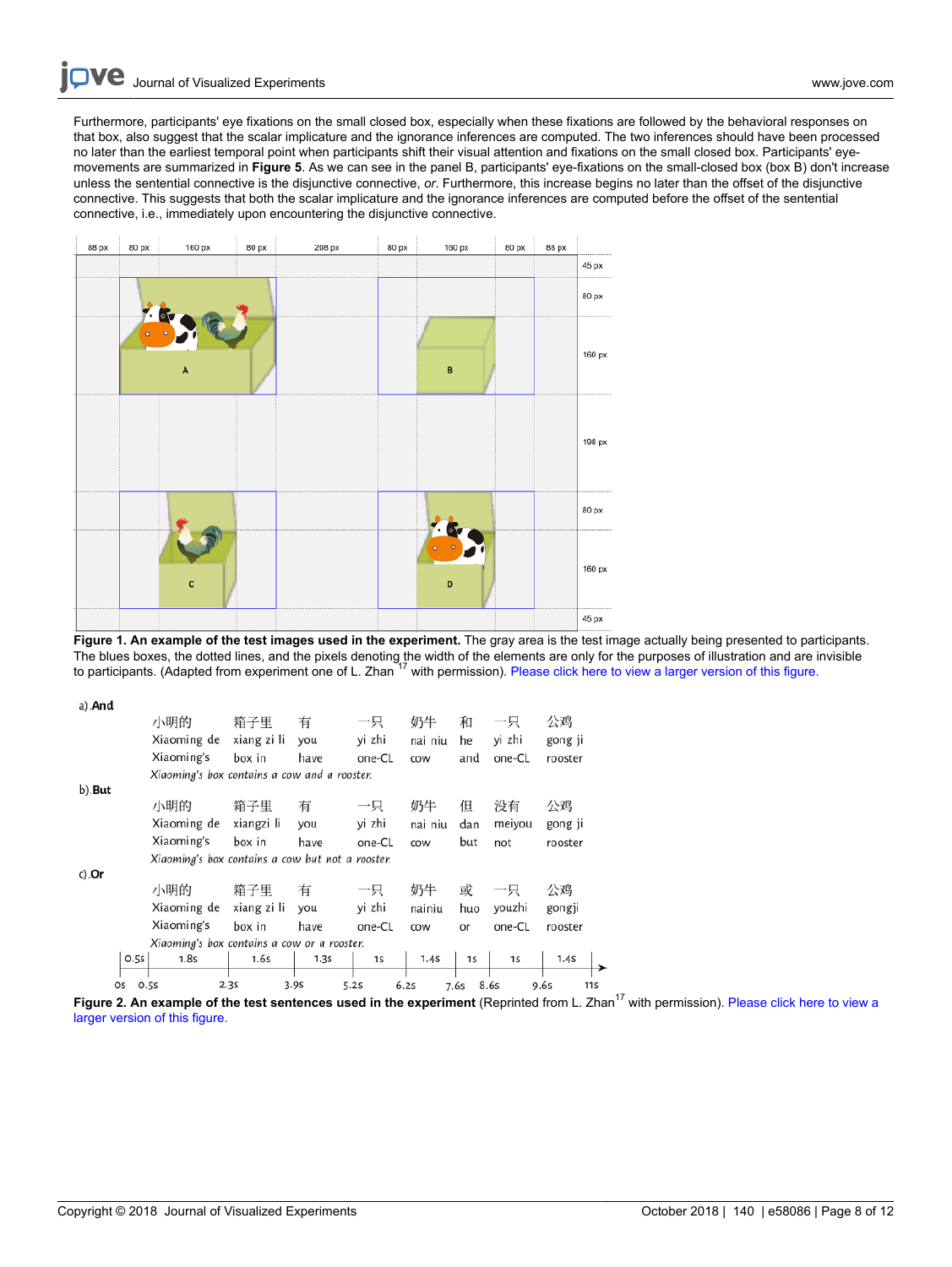**love** Journal of Visualized [Experiments](https://www.jove.com) [www.jove.com](https://www.jove.com)



**Figure 3. The hierarchical structure of a typical eye-tracking experiment using the visual world paradigm.** The audio illustrated in the image are the English translations of the Mandarin Chinese used in the experiment. [Please click here to view a larger version of this figure.](https://www.jove.com/files/ftp_upload/58086/58086fig3large.jpg)



Figure 4. Participants' behavioral responses recorded in the experiment (Adapted from experiment one of L. Zhan<sup>17</sup> with permission). [Please click here to view a larger version of this figure.](https://www.jove.com/files/ftp_upload/58086/58086fig4large.jpg)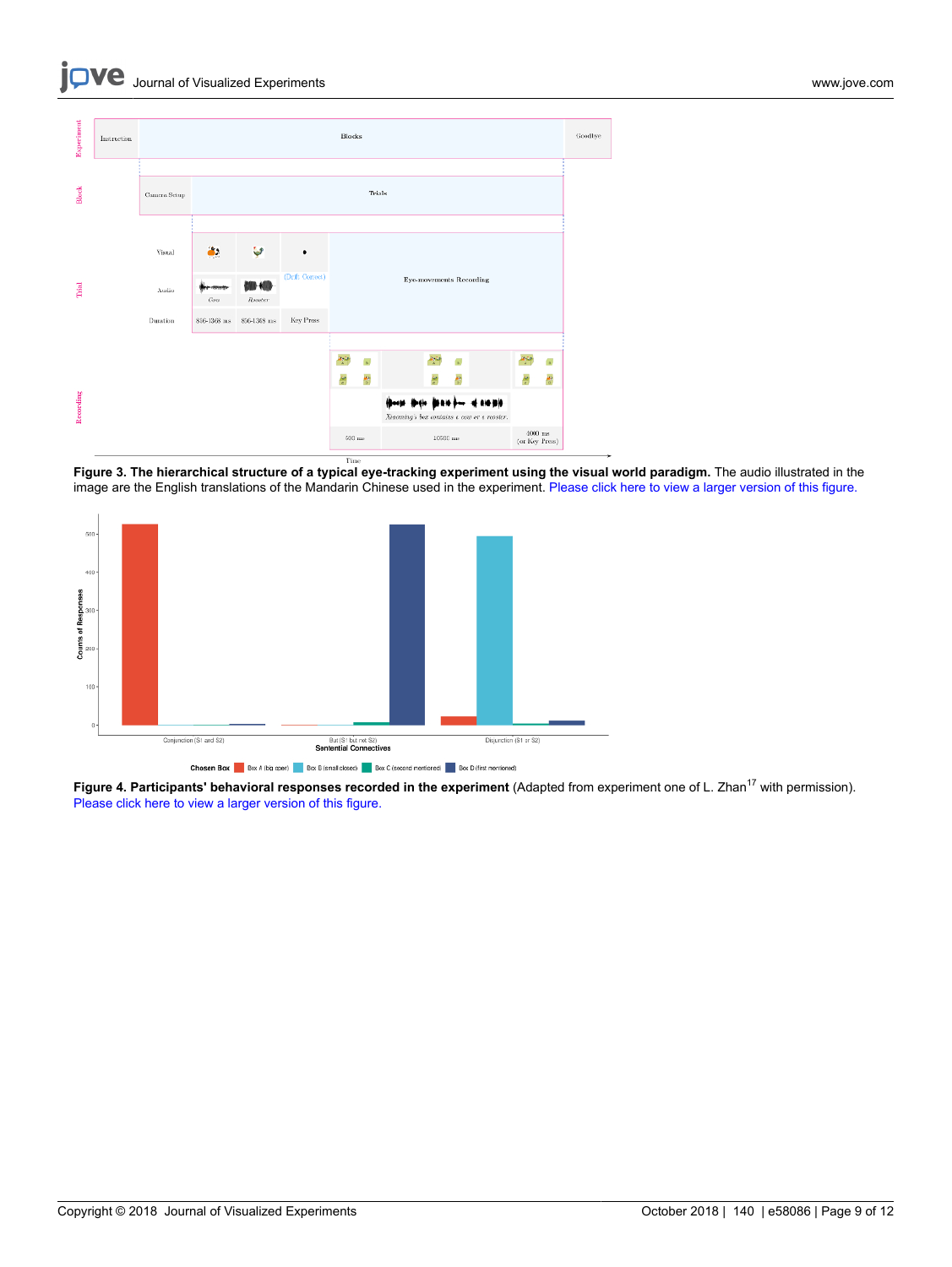

**Figure 5. Participants' eye movements observed in the experiment.** The onset and offset of the sentential connectives are signified by two dashed vertical lines. A significant difference existing between the disjunctive and the baseline condition at certain sampling point is signified by<br>the gray area (*p* < .05, Bonferroni adjusted) (Adapted from L. Zhan<sup>17</sup>

### **Discussion**

To conduct a visual world study, there are several critical steps to follow. First, researchers intend to deduce the interpretation of the auditorily presented language via participants' eye movements in the visual world. Henceforth, in designing the layout of the visual stimuli, the properties of eye movements in a natural task that potentially affect participants' eye movements should be controlled. The effect of the spoken language on participants' eye movements can then be recognized. Second, acoustic cues in the spoken language are transient and there are no acoustic signatures solely corresponding to certain linguistic category. To correctly time-lock participants' eye-movements with the onset of some linguistic marker, researchers should find an objective and consistent way to define the boundary of some linguistic structure. Third, to correctly map participants' eye rotation around the head with their gaze of regard in the visual world, researchers need to perform one or several runs of calibration, validation, and drift correction processes. Fourth, the data obtained from a visual world study have some peculiar properties, such as being lower and upper bounded, and having autocorrelated errors etc. These peculiar properties should be considered when a method is selected to statistically analyze the data.

A visual world study consists of three essential components: visual display, spoken language, experimental task. Modifications can be made on any component to fulfill researchers' specific purposes. First, a visual display is normally a screening display depicting an array of pictures. But<br>it can also be a screening display depicting an array of printed words<sup>32</sup> of the experimental task, participants are either simply being asked to look at the visual world and listen carefully to the auditory utterances $33,34$ ; or are being required to make some behavioral responses, such as acting out the movements described by the auditory utterance<sup>1</sup>, determining whether or not the auditory utterance applies to the visual display<sup>38</sup>, or choosing the correct image in the visual display the spoken utterance is talking about<sup>17</sup>.

The visual world paradigm, compared with other psycholinguistic techniques, has several unique advantages. First, the visual world paradigm can be used in a wide of populations, including those who cannot read and/or who cannot overtly give their behavioral responses, such as<br>preliterate children<sup>40,41,42,43,44,45</sup>, elderly adults<sup>46</sup>, and patients (e.*g.*, ap auditory rather than in the form of written texts; and the language comprehension is inferred from participants' implicit automatic eye movements rather than from their overt behavioral responses. Second, the visual world paradigm is extremely sensitive to fine grained manipulations of the speech signal. This paradigm can be used to study the online processing of most topics in language comprehension at multiple levels,<br>such as the fine grained acoustic phonetic features, the properties of words 33,34, t semantically complex statements like concessives<sup>37</sup>, biconditionals<sup>37</sup>, conditionals<sup>38</sup>, and disjunctions<sup>17</sup>.

The visual world paradigm, compared with other psycholinguistic technique, also has some potential limitations. First, participants' interpretation of the spoken language is deduced from their eye movements on the visual world, not from the actual interpretation of the language stimuli per se. Henceforth, the language properties that can be studied with the visual world paradigm are limited to the ones that can be visualized, *i.e.*, they should be somehow related to the entities or events in the visual world. Second, the visual world paradigm used is normally more restricted than the actual visual world, with a limited set of pictured referents and a limited set of potential actions. This so-called closed-set problem<sup>48</sup> might create task-specific strategies that the observed language processing does not generalize beyond the specific situations created within the experiment. Henceforth, the paradigm might not be sensitive to characteristics of linguistic knowledge and experience lying outside of the closed-set that have been established on a given trial.

The visual world paradigm essentially explores the integration of the information from the visual domain and the information from the auditory domain. Theoretically, any information that can be processed by the two sensational domains can be potentially studied using this paradigm.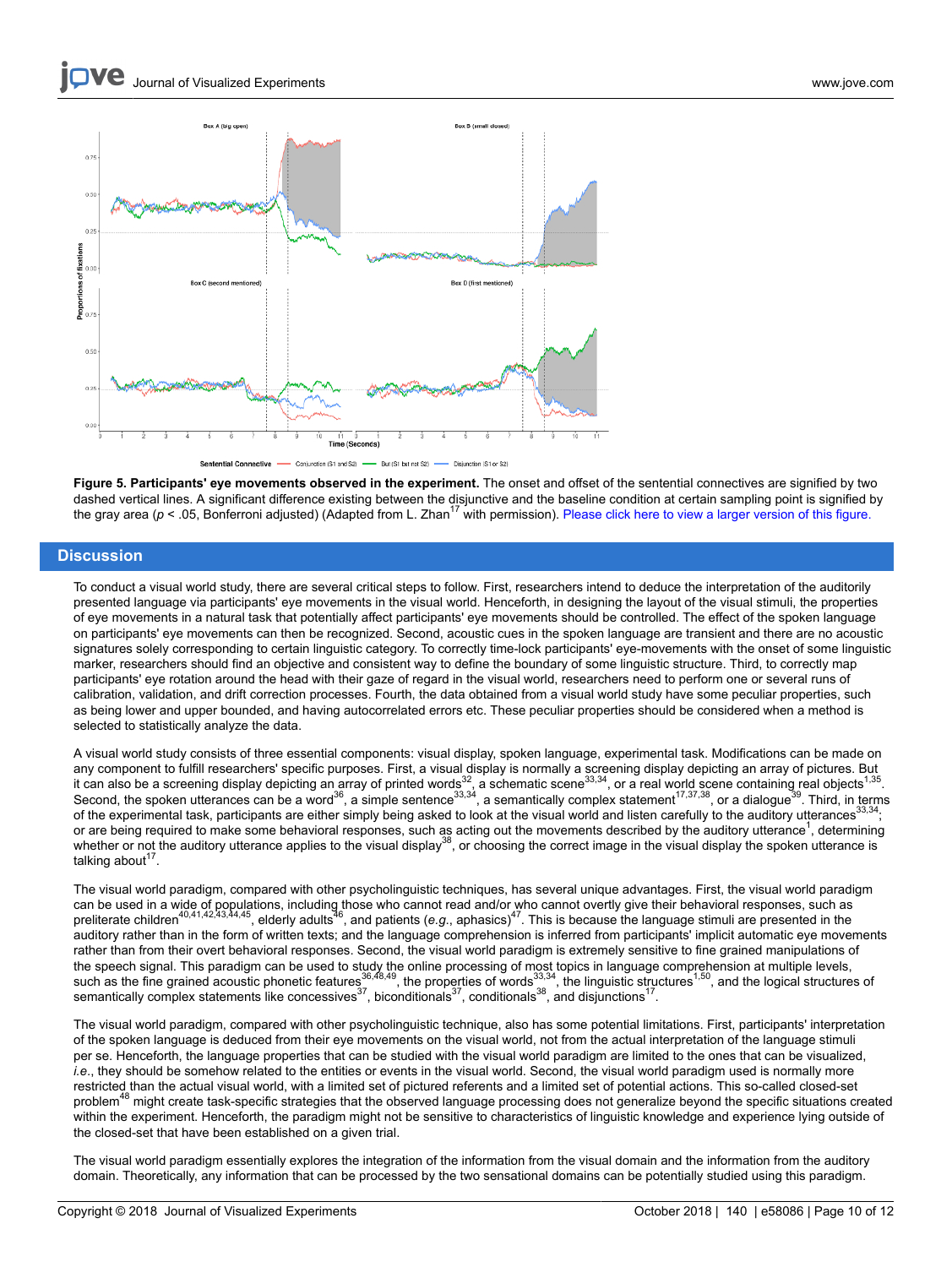For example, the visual world can be virtual reality or dynamic videos. The auditory input is not necessarily language, and can be any other format, such as music and sound from the natural world, *etc*. Furthermore, this paradigm can be further extended to explore the integration of information from other domains, rather than the visual domain and the auditory domain. For example, researchers might use this technique to see how participants' fixations in the visual world are affected by different smells, different touches, *etc*.

### **Disclosures**

The author declares that he has no competing financial interests.

### **Acknowledgements**

This research was supported by Science Foundation of Beijing Language and Cultural University under the Fundamental Research Funds for the Central Universities (Approval number 15YJ050003).

#### **References**

- 1. Tanenhaus, M. K., Spivey-Knowlton, M. J., Eberhard, K. M., & Sedivy, J. C. Integration of visual and linguistic information in spoken language comprehension. *Science.* **268** (5217), 1632-1634, (1995).
- 2. Cooper, R. M. The control of eye fixation by the meaning of spoken language: A new methodology for the real-time investigation of speech perception, memory, and language processing. *Cognitive Psychology.* **6** (1), 84-107, (1974).
- 3. Salverda, A. P., & Tanenhaus, M. K. in *Research methods in psycholinguistics and the neurobiology of language: A practical guide.* eds Annette M. B. de Groot & Peter Hagoort) Wiley (2017).
- 4. Huettig, F., Rommers, J., & Meyer, A. S. Using the visual world paradigm to study language processing: A review and critical evaluation. *Acta Psychologica.* **137** (2), 151-171, (2011).
- 5. Meyer, A. S., Sleiderink, A. M., & Levelt, W. J. M. Viewing and naming objects: Eye movements during noun phrase production. *Cognition.* **66** (2), B25-B33, (1998).
- 6. Griffin, Z. M., & Bock, K. What the eyes say about speaking. *Psychological Science.* **11** (4), 274-279, (2000).
- 7. Young, L. R., & Sheena, D. Survey of eye movement recording methods. *Behavior Research Methods & Instrumentation.* **7** (5), 397-429, (1975).
- 8. Conklin, K., Pellicer-Sánchez, A., & Carrol, G. *Eye-tracking: A guide for applied linguistics research.* Cambridge University Press (2018).
- 9. Duchowski, A. *Eye tracking methodology: Theory and practice.* 2 edn, Springer (2007).
- 10. Baayen, R. H., Davidson, D. J., & Bates, D. M. Mixed-effects modeling with crossed random effects for subjects and items. *Journal of Memory and Language.* **59** (4), 390-412, (2008).
- 11. Barr, D. J. Analyzing 'visual world' eyetracking data using multilevel logistic regression. *Journal of Memory and Language.* **59** (4), 457-474, (2008).
- 12. Nixon, J. S., van Rij, J., Mok, P., Baayen, R. H., & Chen, Y. The temporal dynamics of perceptual uncertainty: eye movement evidence from Cantonese segment and tone perception. *Journal of Memory and Language.* **90** 103-125, (2016).
- 13. Bolker, B. M. *et al.* Generalized linear mixed models: A practical guide for ecology and evolution. *Trends in Ecology and Evolution.* **24** (3), 127-135, (2009).
- 14. Mirman, D., Dixon, J. A., & Magnuson, J. S. Statistical and computational models of the visual world paradigm: Growth curves and individual differences. *Journal of Memory and Language.* **59** (4), 475-494, (2008).
- 15. Baayen, H., Vasishth, S., Kliegl, R., & Bates, D. The cave of shadows: Addressing the human factor with generalized additive mixed models. *Journal of Memory and Language.* **94** 206-234, (2017).
- 16. Baayen, R. H., van Rij, J., de Cat, C., & Wood, S. in *Mixed-Effects Regression Models in Linguistics.* eds Dirk Speelman, Kris Heylen, & Dirk Geeraerts) Ch. 4, 49-69 Springer (2018).
- 17. Zhan, L. Scalar and ignorance inferences are both computed immediately upon encountering the sentential connective: The online processing of sentences with disjunction using the visual world paradigm. *Frontiers in Psychology.* **9**, (2018).
- 18. Maris, E., & Oostenveld, R. Nonparametric statistical testing of EEG- and MEG-data. *Journal of Neuroscience Methods.* **164** (1), 177-190, (2007).
- 19. Barr, D. J., Jackson, L., & Phillips, I. Using a voice to put a name to a face: The psycholinguistics of proper name comprehension. *Journal of Experimental Psychology-General.* **143** (1), 404-413, (2014).
- 20. Dahan, D., Tanenhaus, M. K., & Salverda, A. P. in *Eye movements: A window on mind and brain.* eds Roger P. G. van Gompel, Martin H. Fischer, Wayne S. Murray, & And Robin L. Hill) Ch. 21, 471-486 Elsevier (2007).
- 21. Parkhurst, D., Law, K., & Niebur, E. Modeling the role of salience in the allocation of overt visual attention. *Vision Research.* **42** (1), 107-123, (2002).
- 22. Grice, H. P. in *Syntax and semantics* Vol. 3 *Speech Acts.* eds Peter Cole & Jerry L. Morgan) 41-58 Academic Press (1975).
- 23. Sauerland, U. Scalar implicatures in complex sentences. *Linguistics and Philosophy.* **27** (3), 367-391, (2004).
- 24. Chierchia, G. Scalar implicatures and their interface with grammar. *Annual Review of Linguistics.* **3** (1), 245-264, (2017).
- 25. Fox, D. in *Presupposition and Implicature in Compositional Semantics.* eds Uli Sauerland & Penka Stateva) Ch. 4, 71-120 Palgrave Macmillan (2007).
- 26. Meyer, M.-C. *Ignorance and grammar.* Unpublished PhD Thesis thesis, Massachusetts Institute Of Technology, (2013).
- 27. SR Research Ltd. *SR Research Experiment Builder User Manual (Version 2.1.140).* Ottawa, Canada, (2017).
- 28. SR Research Ltd. *EyeLink® 1000 Plus Technical Specifications.* Mississauga, Canada, (2017).
- 29. SR Research Ltd. *EyeLink-1000-Plus-Brochure.* Mississauga, Canada, (2017).
- 30. SR Research Ltd. *EyeLink® 1000 Plus User Manual (Version 1.0.12).* Ottawa, Canada, (2017).
- 31. SR Research Ltd. *EyeLink® Data Viewer User's Manual (Version 3.1.97).* Ottawa, Canada, (2017).